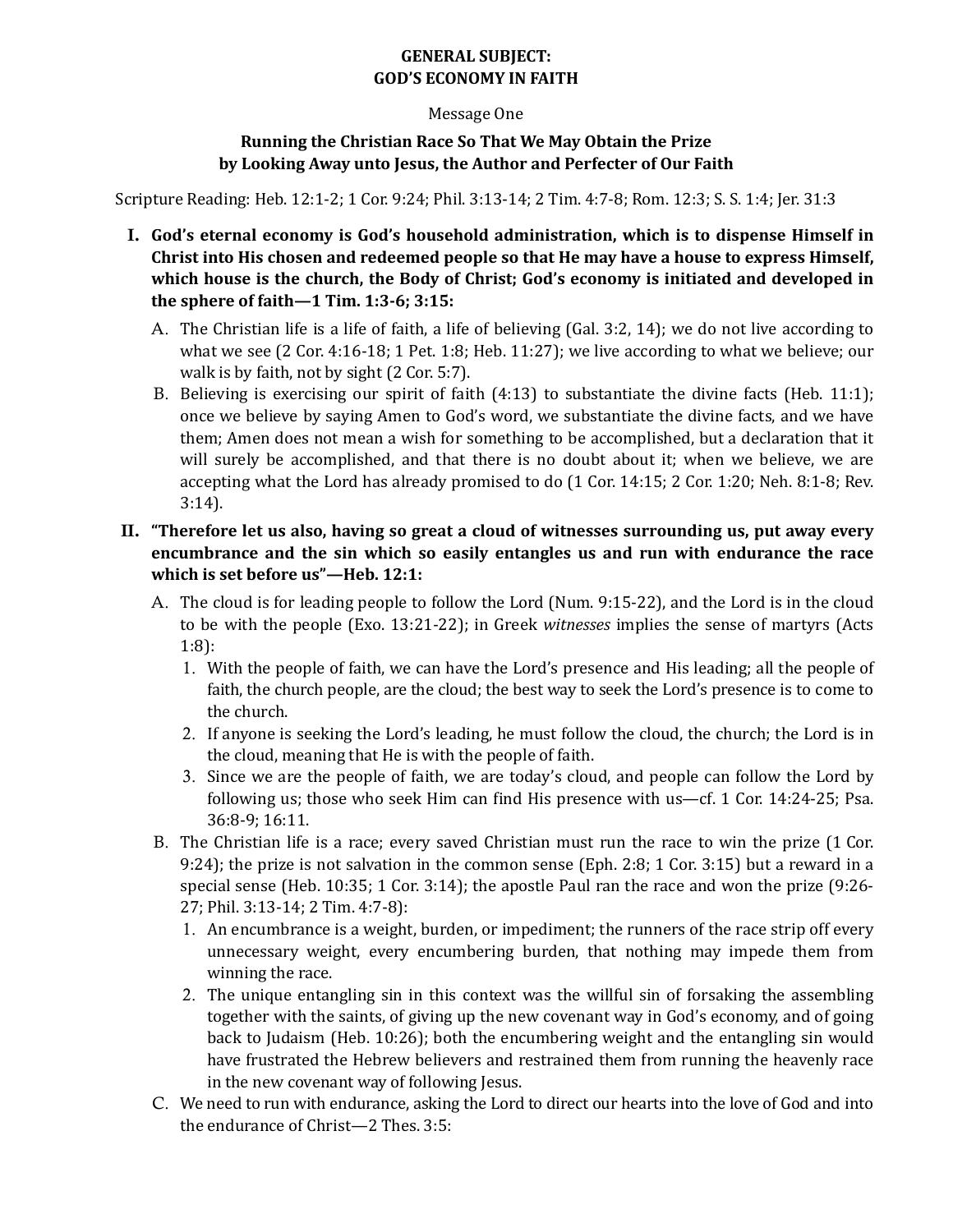- 1. This love is our love toward God, issuing from the love of God (1 John 4:19) that has been poured out in our hearts (Rom. 5:5).
- 2. This endurance is to endure with the endurance of Christ that we have enjoyed and experienced—cf. Rev. 1:9.

# III. "Looking away unto Jesus, the Author and Perfecter of our faith, who for the joy set before Him endured the cross, despising the shame, and has sat down on the right hand of the throne of God"-Heb. 12:2:

- A. We can live the Christian life, run the Christian race, by looking away unto Jesus with undivided attention by turning away from every other object:
	- 1. The wonderful Jesus, who is enthroned in heaven and crowned with glory and honor (2:9), is the greatest attraction in the universe.
	- 2. He is like an immense magnet drawing all His seekers to  $Him-S$ . S. 1:4; Hosea 11:4; Jer. 31:3.
	- 3. It is by being attracted by His charming beauty (loveliness, pleasantness, delightfulness) that we look away from all things other than Him—Psa. 27:4.
	- 4. Without such a charming object, how could we look away from so many distracting things on earth?
- B. Jesus is the Author of faith, the Originator, the Inaugurator, the source, and the cause of faith; in our natural man we have no believing ability, but when we look away unto Jesus, He as the lifegiving Spirit  $(1$  Cor. 15:45b) transfuses us with Himself, with His believing element.
- C. Then, spontaneously, a kind of believing arises in our being, and we have the faith to believe in Him; this faith is not of ourselves but of Him who imparts Himself as the believing element into us that He may believe for us.
- D. Faith is Christ Himself believing for us in a very subjective way; He transfuses us with Himself, working Himself into us, until He, the very person, becomes the believing element in our being.
- E. Thus, it is not we who believe; it is He who believes within us; in this way He makes us a believing being (cf. Acts  $6:5$ ; 11:22-24a); apparently it is our believing, but actually it is His believing; this is genuine faith.
- F. Faith is a substantiating ability, a sixth sense, the sense by which we substantiate, give substance to, the things unseen or hoped for-Heb. 11:1:
	- 1. Substantiating is the ability that enables us to realize a substance.
	- 2. The function of our five senses is to substantiate the things of the outside world, transferring all the objective items into us to become our subjective experience.
	- 3. As the eye is to seeing, the ear to hearing, and the nose to smelling, so faith, our spirit of faith, is the organ whereby we substantiate everything in the unseen spiritual world into  $us-2$ Cor. 4:13.
	- 4. In the divine and mystical realm of the consummated Spirit, we can exercise our spirit of faith with the spiritual senses of seeing the Lord (Eph. 1:18; Matt. 5:8; Job 42:5), hearing Him (Gal. 3:2; Rev. 2:7a), touching Him (Matt. 9:21; 14:36; John 4:24), tasting Him (Psa.  $34:8$ ; 1 Pet. 2:2-3), and smelling Him, being permeated with Him to such an extent that we become "a fragrance of Christ"  $(2 \text{ Cor. } 2:15)$ , with our Christian walk in love being a sweetsmelling savor to God (Eph. 5:2); furthermore, as His loving seekers, we eventually become mature in life to the extent that we have a spiritual intuition and olfactory sense of high and sharp discernment in order to discern the things that are of God and are not of God (S. S. 7:4b; Phil. 1:9).
- G. Faith, as the substantiation of things hoped for, assures and convinces us of things not seen; therefore, faith is the evidence, the proof, of things unseen—Heb.  $11:1$ :
	- 1. "We were saved in hope. But a hope that is seen is not hope, for who hopes for what he sees? But if we hope for what we do not see, we eagerly await it through endurance"—Rom. 8:24-25.